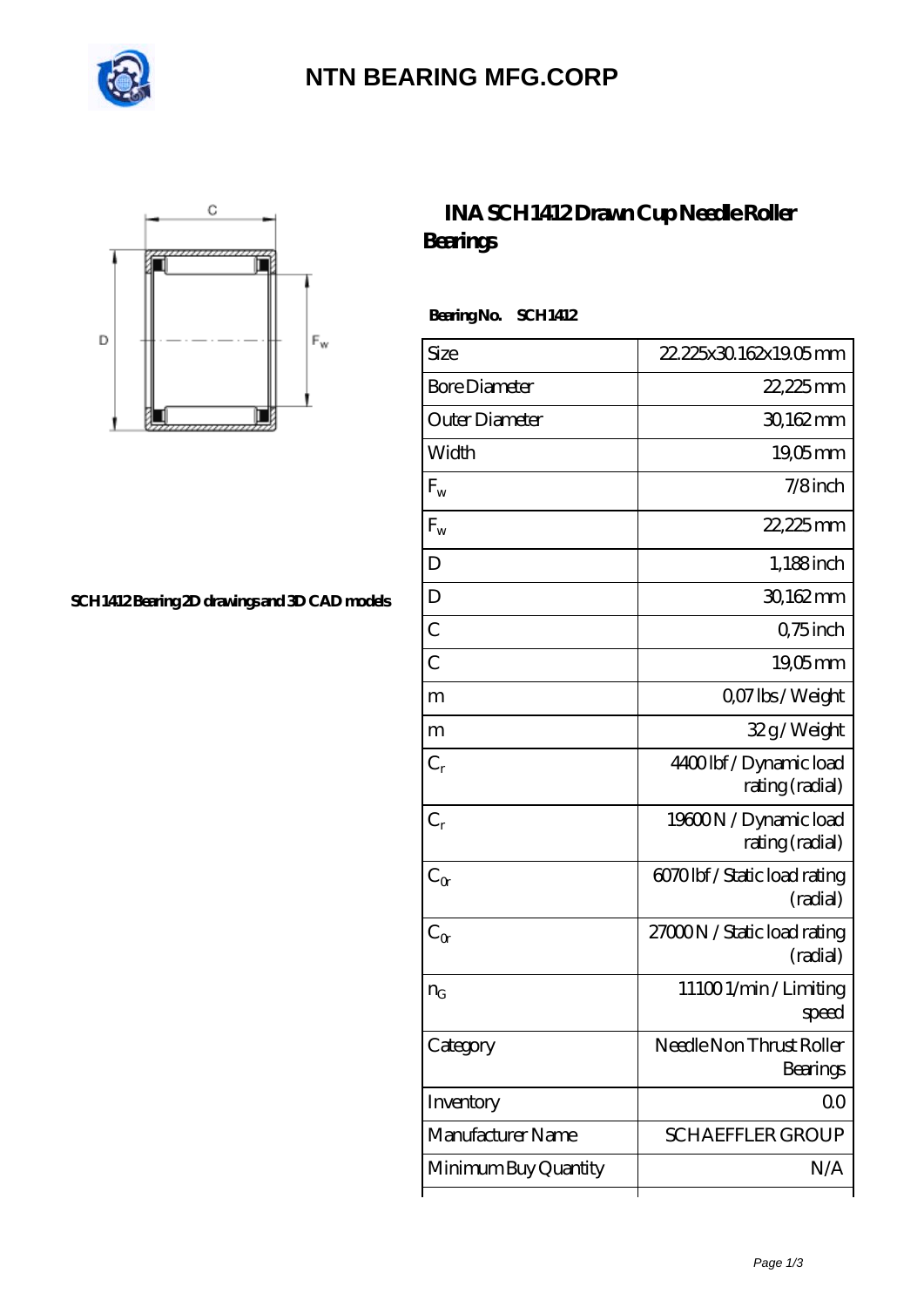

# **[NTN BEARING MFG.CORP](https://jummer-maschimenbau.de)**

| Weight /Kilogram          | $00\Omega$                                                                                                                                                                                                  |
|---------------------------|-------------------------------------------------------------------------------------------------------------------------------------------------------------------------------------------------------------|
| Product Group             | <b>BO4144</b>                                                                                                                                                                                               |
| Rolling Element           | Needle Roller Bearing                                                                                                                                                                                       |
| Component                 | Roller Assembly with Outer<br>Ring - No Inner Ring                                                                                                                                                          |
| Enclosure                 | Open                                                                                                                                                                                                        |
| Self Aligning             | No                                                                                                                                                                                                          |
| Retainer                  | Yes                                                                                                                                                                                                         |
| Number of Rows of Rollers | Single Row                                                                                                                                                                                                  |
| Separable                 | No                                                                                                                                                                                                          |
| Closed End                | No                                                                                                                                                                                                          |
| Inch - Metric             | Inch                                                                                                                                                                                                        |
| Relubricatable            | No                                                                                                                                                                                                          |
| Thrust Bearing            | No                                                                                                                                                                                                          |
| Long Description          | 7/8" Bore; 1-3/16" Outside<br>Diameter; 3/4" Width;<br>Needle Roller Bearing<br>Roller Assembly with Outer<br>Ring - No Inner Ring<br>Open; Not Self Aligning<br>Retainer; Single Row of<br>Rollers, Not Se |
| <b>Other Features</b>     | 2 Rib Outer Ring   Drawn<br>Cup Bearing   Steel Cage                                                                                                                                                        |
| Category                  | Needle Non Thrust Roller<br>Bearing                                                                                                                                                                         |
| <b>UNSPSC</b>             | 31171512                                                                                                                                                                                                    |
| Harmonized Tariff Code    | 848299.65.30                                                                                                                                                                                                |
| Noun                      | Roller Assembly with Outer<br>Ring                                                                                                                                                                          |
| Keyword String            | <b>Bearing Needle</b>                                                                                                                                                                                       |
| Manufacturer URL          | http://www.ina.com                                                                                                                                                                                          |
| Manufacturer Item Number  | SCH1412                                                                                                                                                                                                     |
| Weight/LBS                | 007                                                                                                                                                                                                         |
| Outside Diameter          | 1.188Inch   30.175<br>Millimeter                                                                                                                                                                            |
|                           |                                                                                                                                                                                                             |